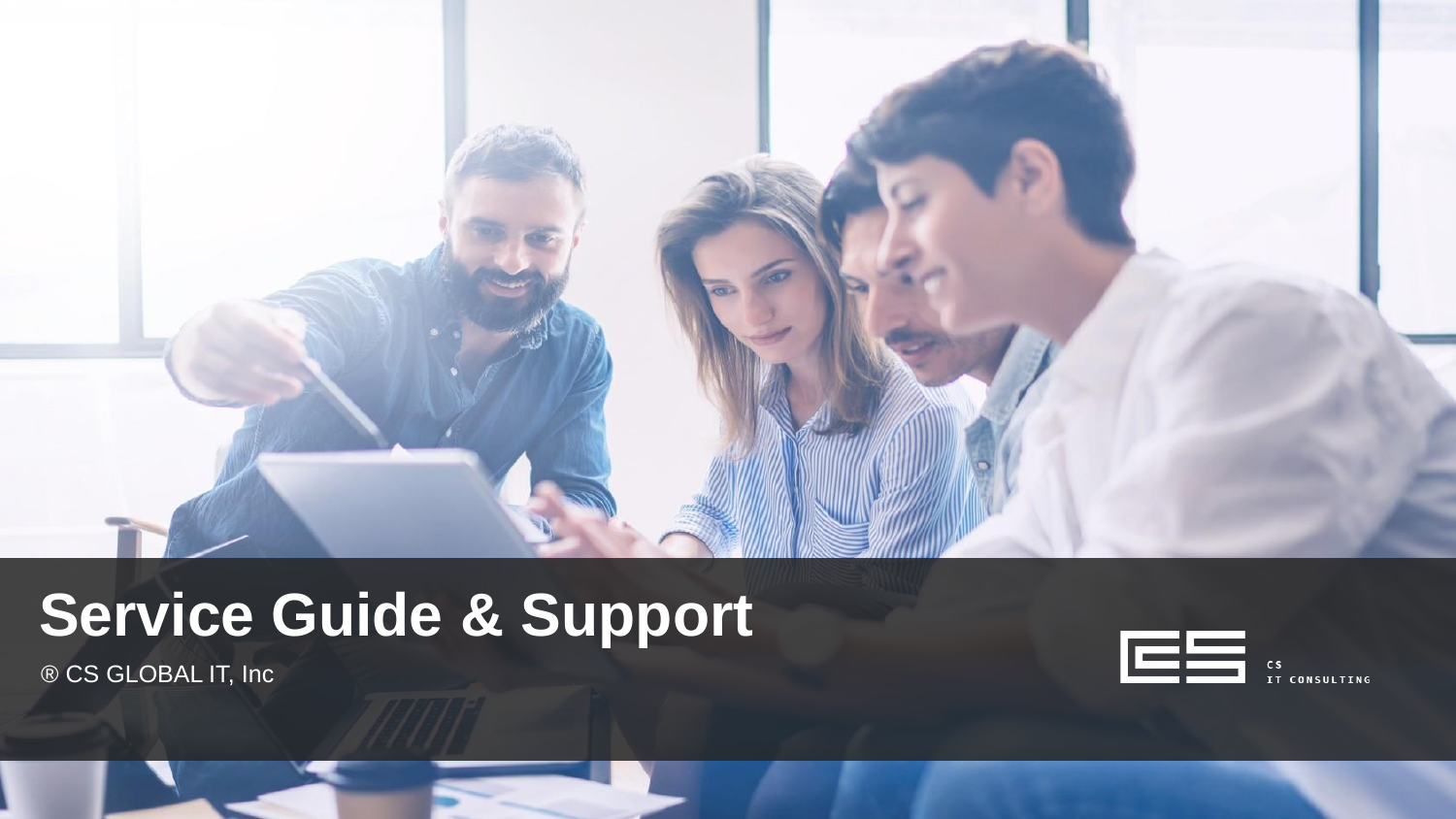#### The main goal of this document is to guide how to manage support tickets that have already been opened,

or open new requests within the **CS Global IT Support Platform.**

This document applies to everyone who will consume the Support & Outsourcing service,

or **CS Global IT's** Digital and Cloud Platforms.

<sup>®</sup> CS G LOBAL IT, INC All rights reserved

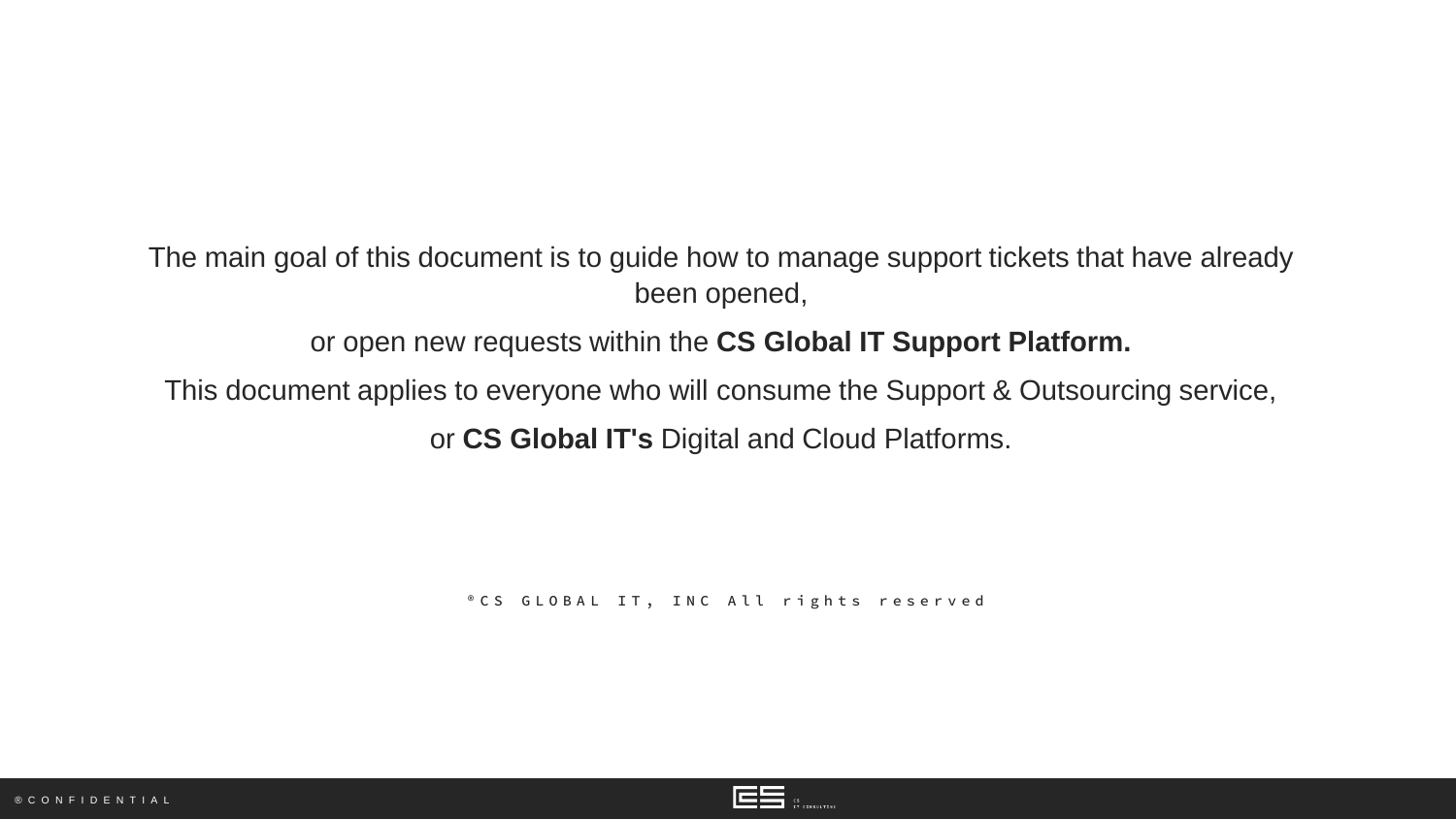### **LET'S START?**

OUTSOURCING / MULTICLOUD / DATA CENTER

### Now you and your team can count on **®CS GLOBAL IT** to help properly solve everyday technical problems.

24 Hours per day 7 days of the week





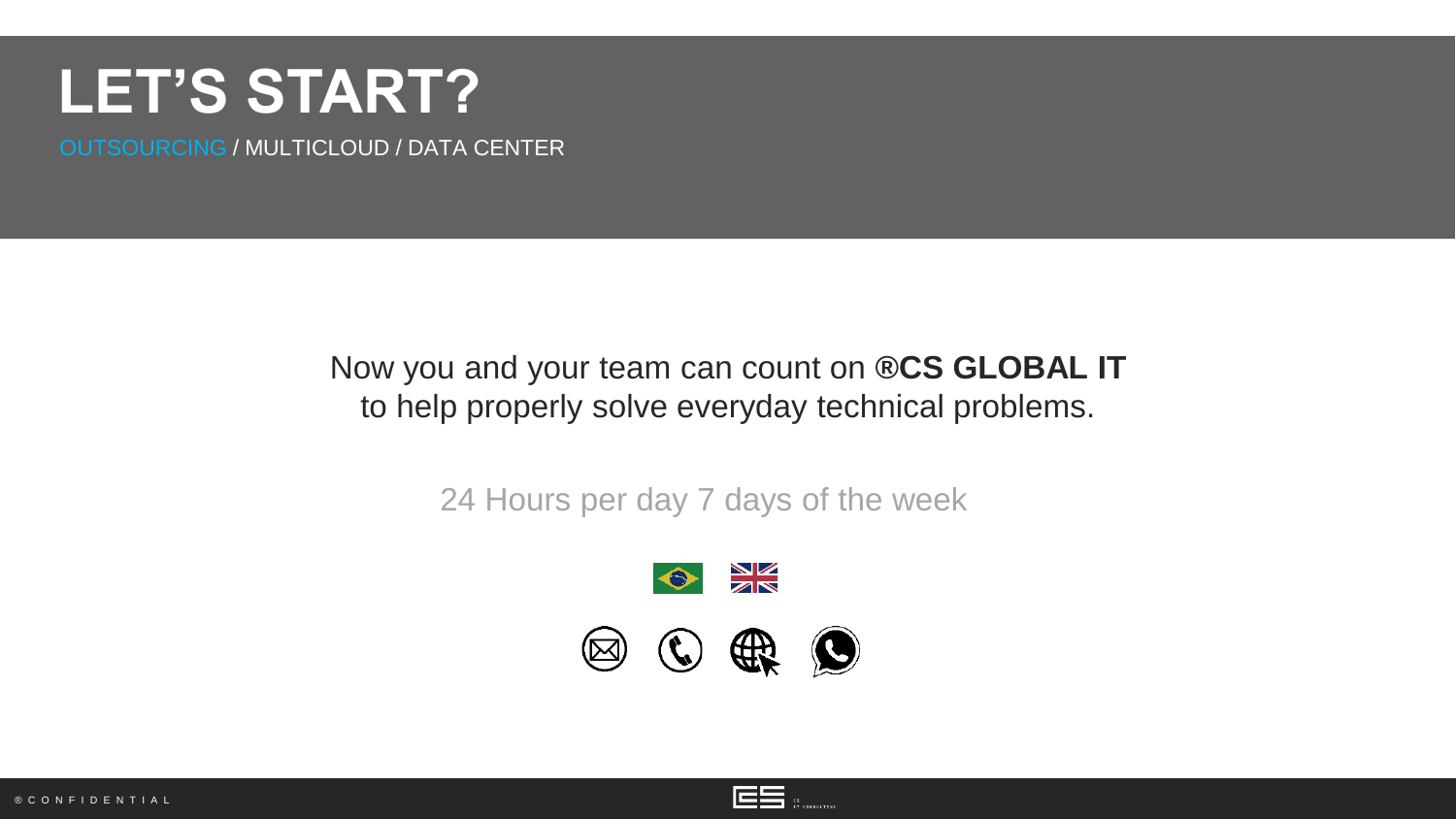# **SERVICE CHANNELS**

OUTSOURCING / MULTICLOUD / DATA CENTER



#### ✓ **Per Email [support@csglobalit.com](mailto:suporte@csglobalit.com)**

**By sending an email,** your ticket will be opened automatically, and sorted by the Keywords used in the title and body of the email, where it will be assigned to a Support Analyst.



#### ✓ **Through Telephone <+55 11 4380 7760> Other countries <+44 20 3519 2009>**

You can also **Contact us by Telephone**, to open calls manually, answer questions about services, products and other matters such as your account or financials.



#### ✓ **Through Client's Portal <https://www.csglobalit.com/>**

Through our website, you can access the **Customer Portal**, there you can consult all your open and historical technical calls that have already been closed, as well as procedures and clarify doubts through the Chat.

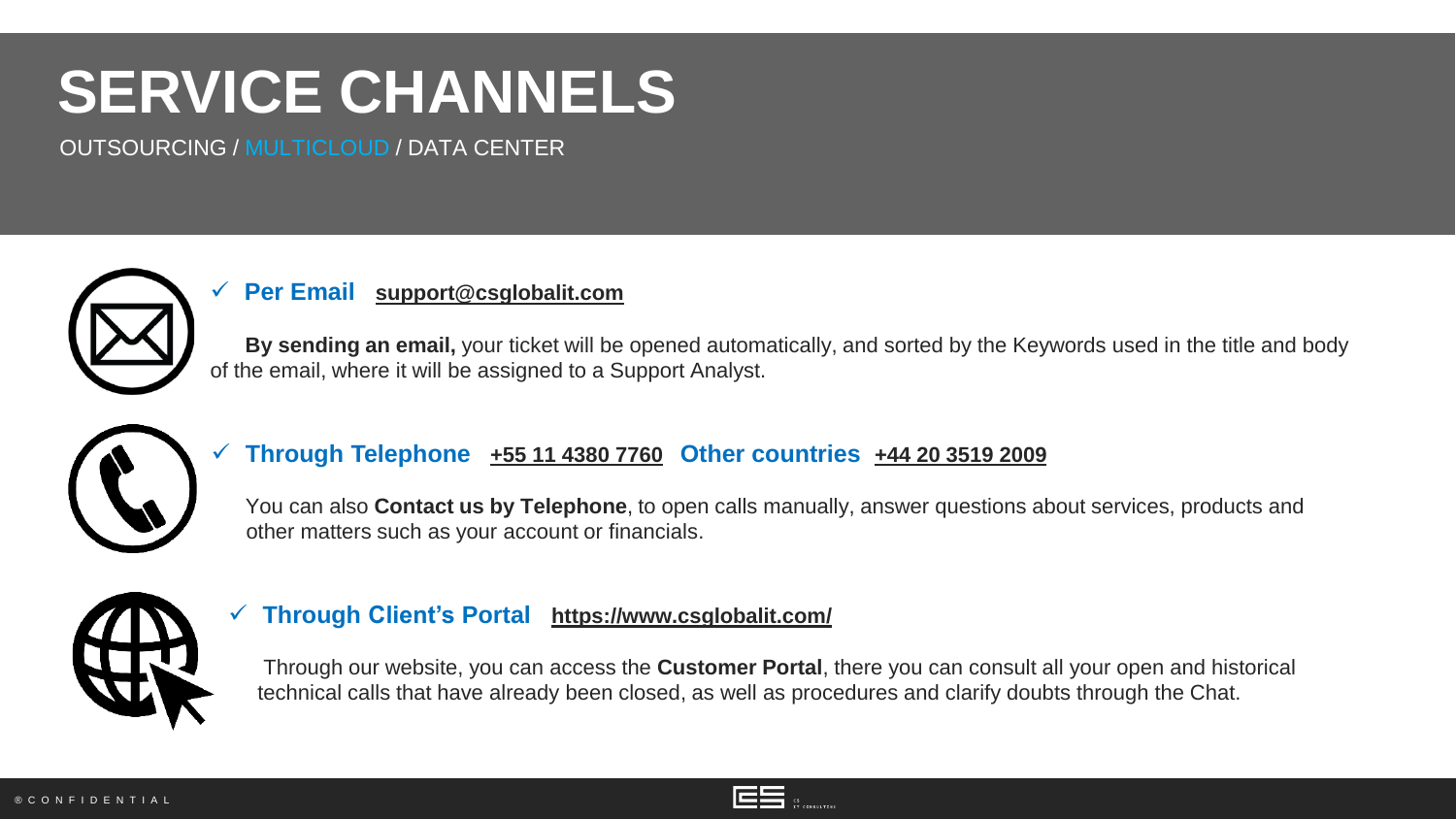## **CLASSIFICATION**

OUTSOURCING / MULTICLOUD / DATA CENTER

### All calls go through a screening, before assignment to an **Analyst Within 15 minutes**.

So that your ticket can be accepted, and correctly directed to the service It is important to pay attention to some details. :

- 1. SEND IN THE TITLE, WHAT IS THE PROBLEM SUMMARIZED.
- 2. IN THE **DESCRIPTION OF BODY OF THE E-MAIL. PUT THE MAXIMUM OF DETAILS YOU CAN.**
- 3 . S E N D A **S C R E E N S H O T** W H E N E V E R P O S S I B L E .
- 4 . E N T E R Y O U R **C O N T A C T I N F O R M A T I O N** .



IMPORTANT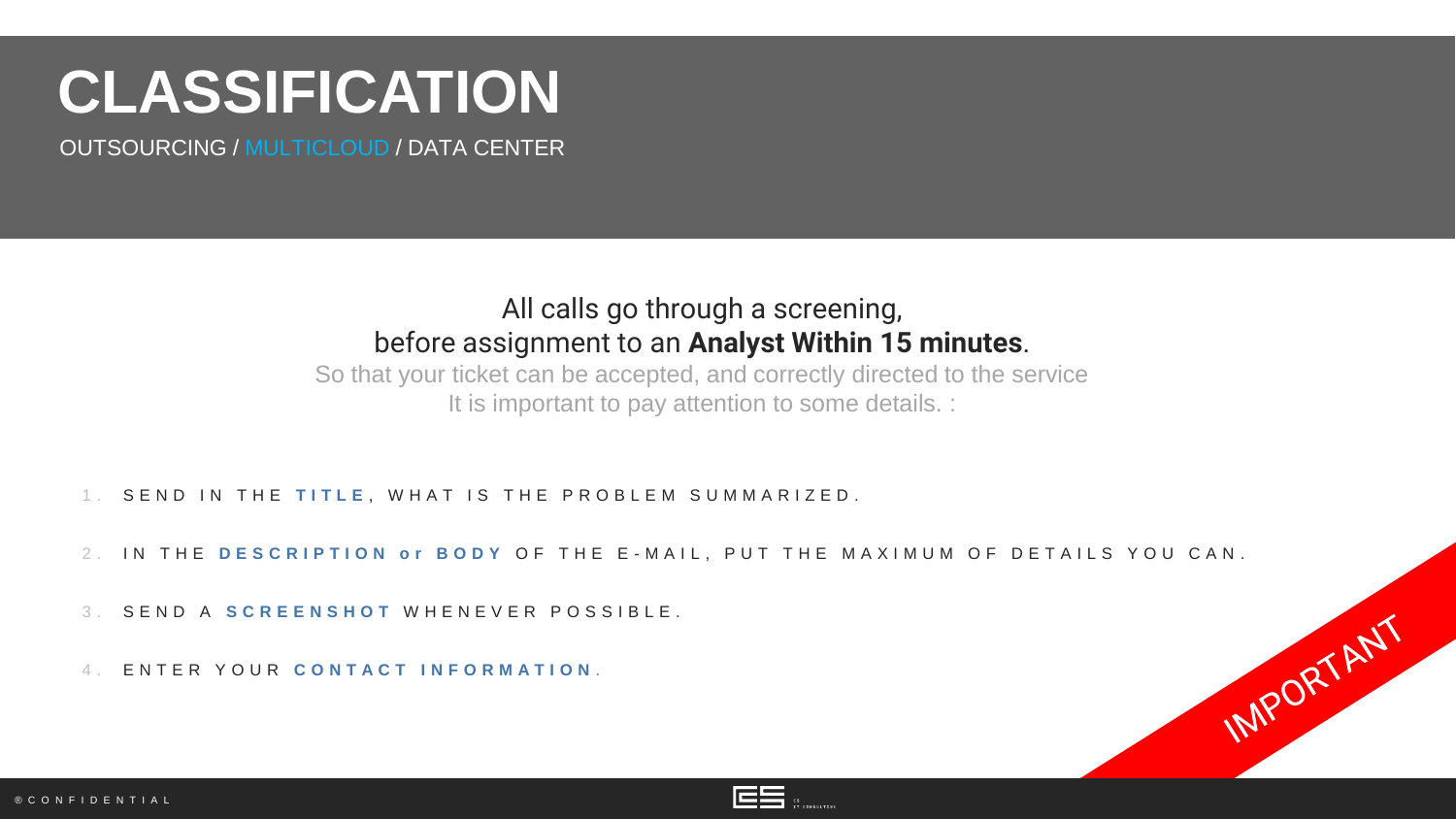# **CLASSIFICATION**

OUTSOURCING / MULTICLOUD / DATA CENTER

### The following requests are not accepted, classified or considered valid for service requests without the minimum information or as;

- FORWARD AN E-MAIL TO SUPPORT FOR HISTORY ANALYSIS.
- SENDING A CONTACT REQUEST WITHOUT PROBLEM DESCRIPTION.
- USE OTHER WAYS OF CONTACT WITH THE TEAM, OUTSIDE THE SERVICE CHANNELS.
- CREATING HISTORY OR APPROVALS, OUTSIDE THE CALL OR SERVICE CHANNELS.

\* These rules are used so that your company can have control and history of all team demands, in addition to being able to audit any action performed.



IMPORTANT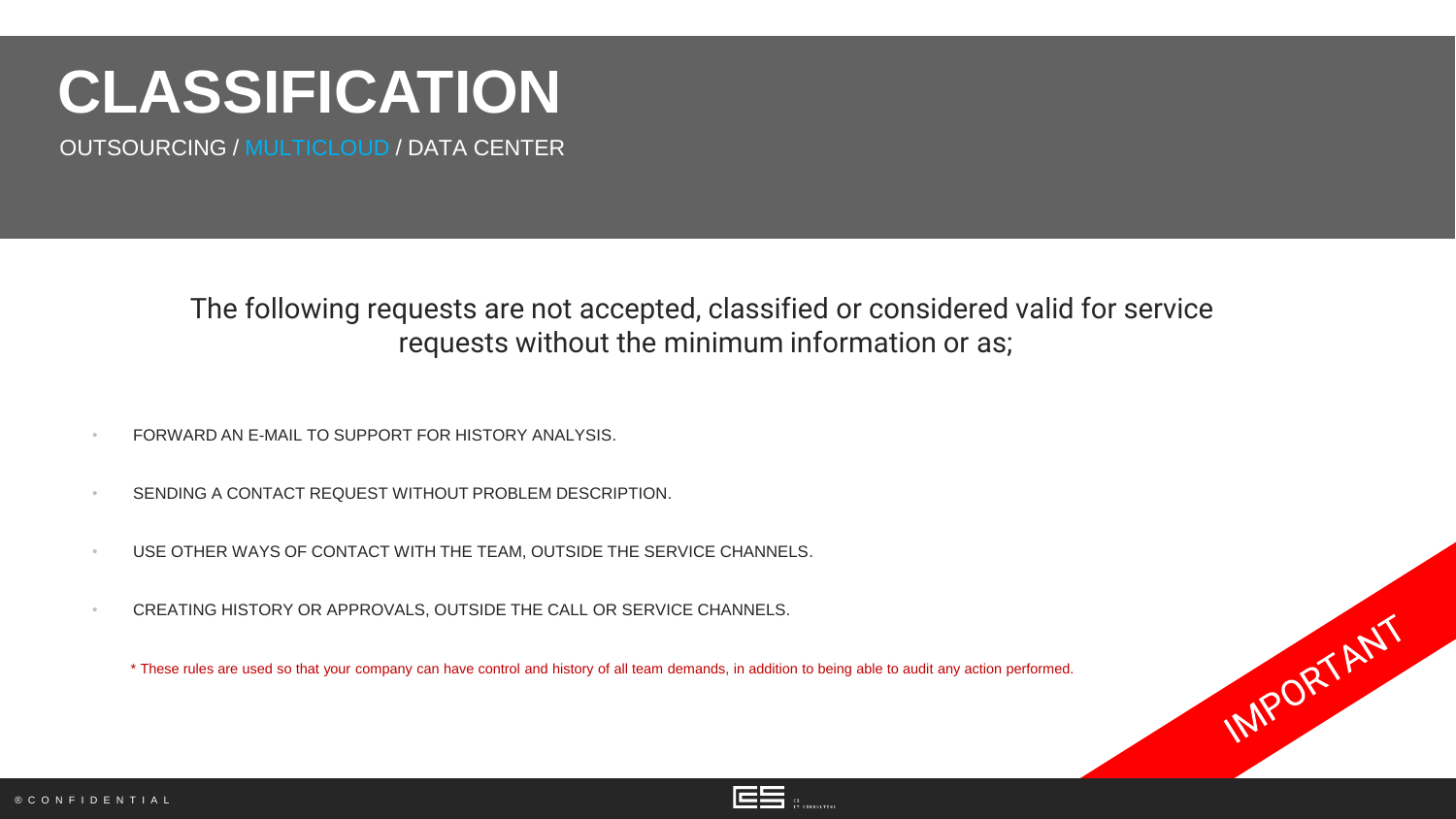# **EXAMPLE – HOW TO REQUEST (E-mail)**

OUTSOURCING / MULTICLOUD / DATA CENTER



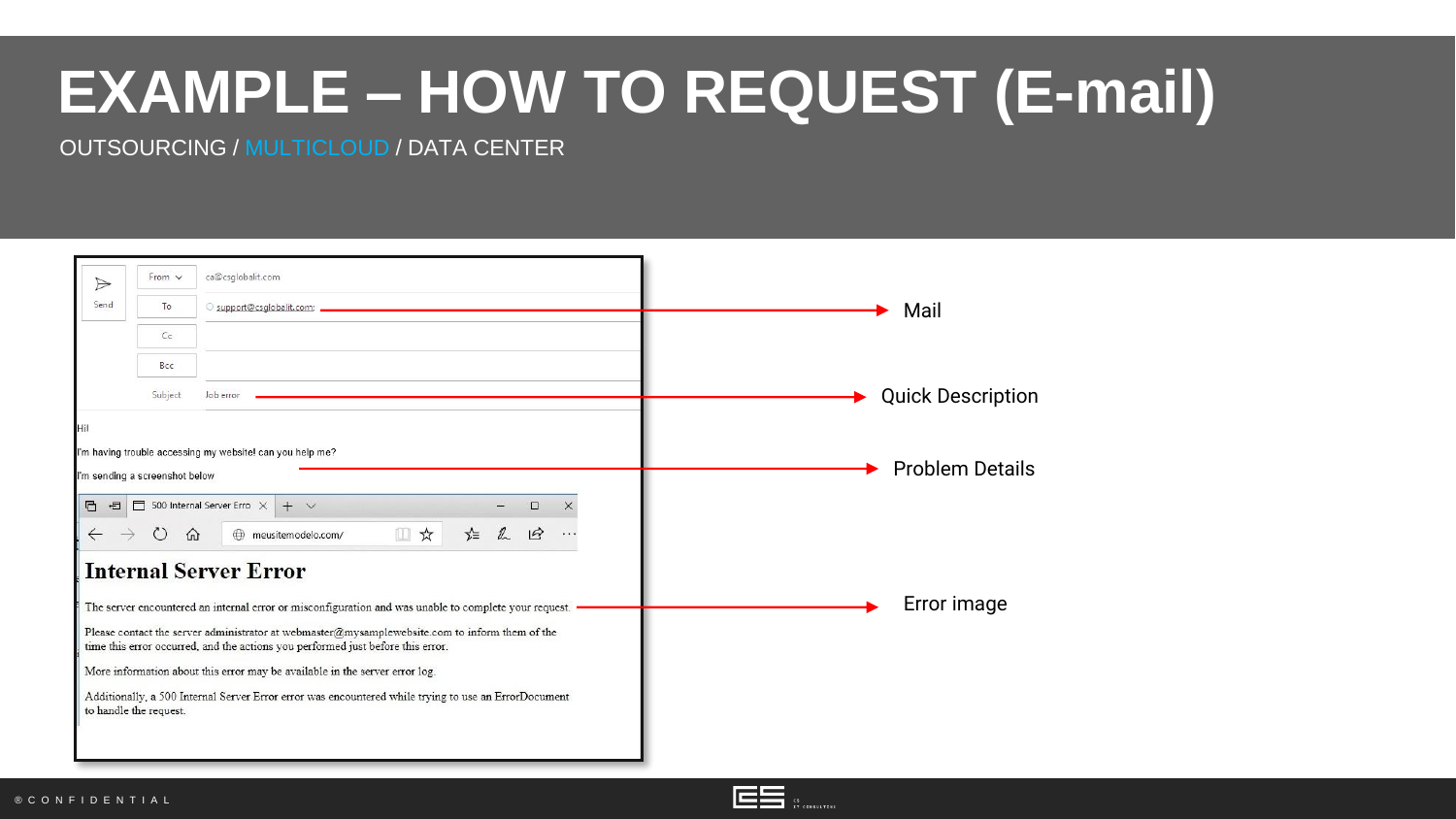# **EXAMPLE – HOW TO REQUEST (Panel)**

OUTSOURCING / MULTICLOUD / DATA CENTER

**1.** Through our Site, Click at "Clients Portal"

| e)                | ■■ https://www.csglobalit.com/ | $\Omega$<br>Search<br>Ċ          |  |  |  |
|-------------------|--------------------------------|----------------------------------|--|--|--|
| ES ® CS Global IT | $\times$                       |                                  |  |  |  |
| I                 | ම<br>in<br>Ø                   | ◉<br>SOS CS<br>$\Theta$<br>er ve |  |  |  |
|                   |                                |                                  |  |  |  |
|                   |                                |                                  |  |  |  |



**2.** Enter with your user's email and password

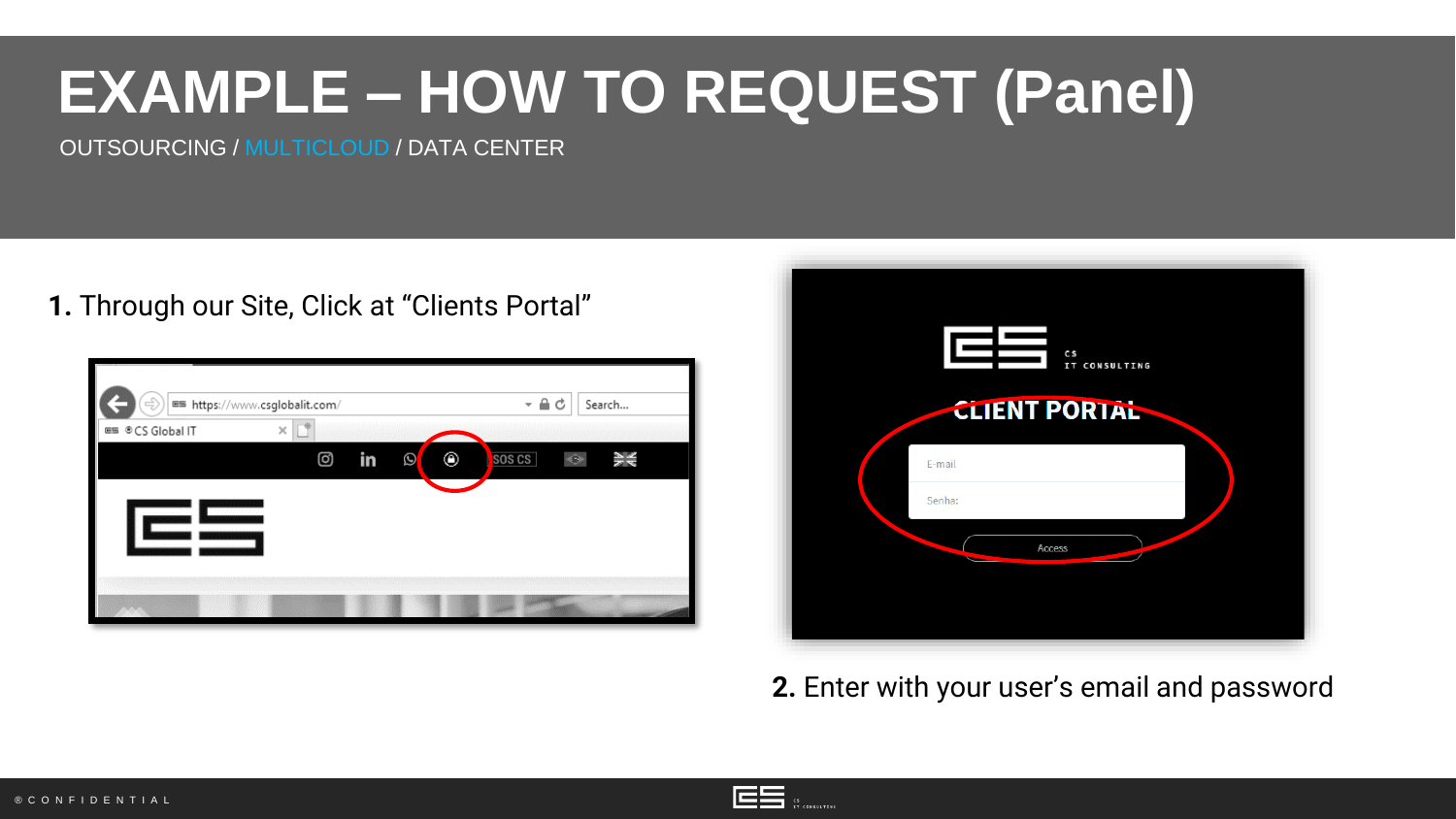# **EXAMPLE – HOW TO REQUEST (Panel)**

OUTSOURCING / MULTICLOUD / DATA CENTER



![](_page_8_Picture_3.jpeg)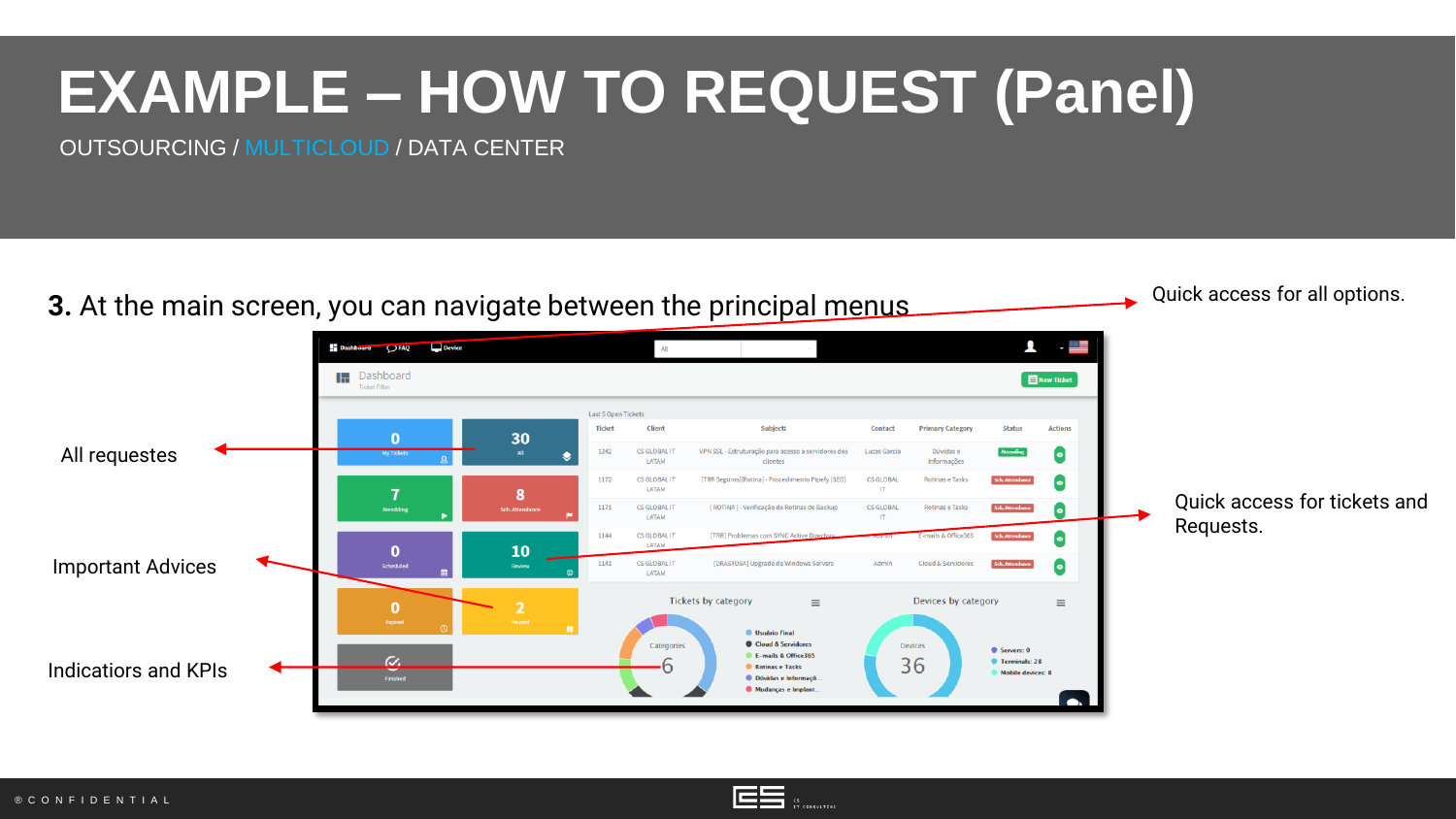# **EXAMPLE – HOW TO REQUEST (Panel)**

OUTSOURCING / MULTICLOUD / DATA CENTER

![](_page_9_Figure_2.jpeg)

![](_page_9_Picture_4.jpeg)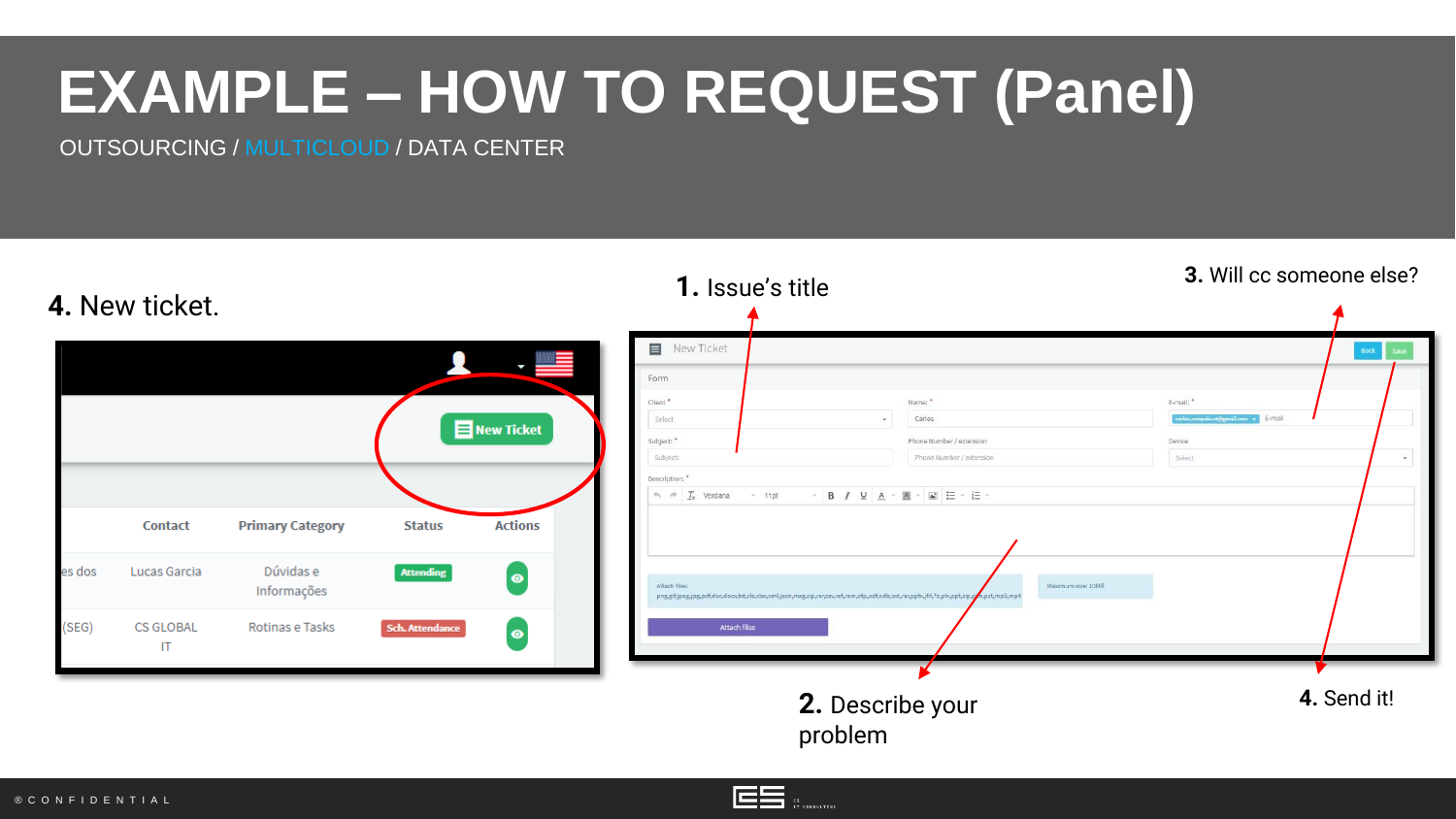### **CHECK SERVICE DETAILS**

OUTSOURCING / MULTICLOUD / DATA CENTER

Through the Panel, you can access the Customer Service details and exchanged documents here.

|                                  |                                                                         |         |                                                                        |                                                                                    |                                                         |                                                       |                                    |                                        |                             | <b>四#1247</b>                                                                                                       | test |
|----------------------------------|-------------------------------------------------------------------------|---------|------------------------------------------------------------------------|------------------------------------------------------------------------------------|---------------------------------------------------------|-------------------------------------------------------|------------------------------------|----------------------------------------|-----------------------------|---------------------------------------------------------------------------------------------------------------------|------|
| Tickets<br><b>Ticket</b><br>1247 | <b>Client</b><br>Selecione um $\epsilon$ $\times$<br>CS GLOBAL IT LATAM | Contact | <b>Primary Category</b><br>Select a primary ca $\sim$<br>Does not have | <b>Secondary Category</b><br>Select a secondary $c\bar{c}$ $\sim$<br>Does not have | Technician<br>Select a technici $\vee$<br>Does not have | <b>Status</b><br>Select a statu: v<br>Sch. Attendance | <b>Creation date</b><br>04/10/2021 | <b>Date Scheduled</b><br>Does not have | <b>Actions</b><br>$\bullet$ | Client:<br><b>CS GLOBAL IT LATAM</b><br>Name:<br>E-mail:<br>الاستعمال<br>. .<br>$\sim$ $\sim$<br><b>Technician:</b> |      |
| * Within the ticket, select View |                                                                         |         |                                                                        |                                                                                    |                                                         |                                                       | <b>Description:</b><br>Test        |                                        |                             |                                                                                                                     |      |

![](_page_10_Picture_5.jpeg)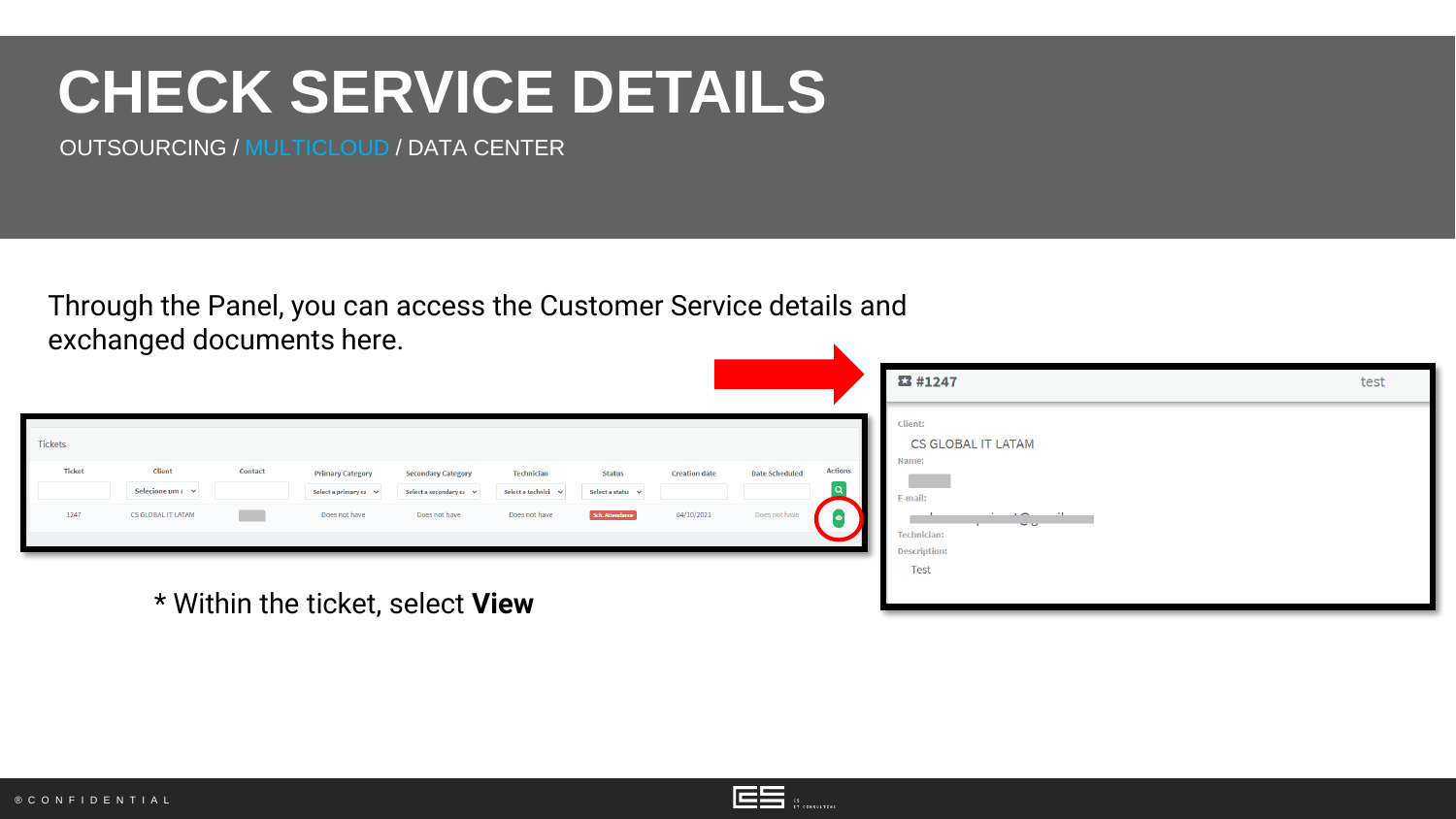## **REMOTE ACCESS**

OUTSOURCING / MULTICLOUD / DATA CENTER

Remote Assistance allows a ®**CS Global IT Support** Analyst to view your computer screen, and access it, through a secure connection.

By authorizing the **Remote Assistance Software**, you agree that, during the session, the support professional will be able to view your screen, and have access to open information, on your computer during the session.

Before every session starts, the technician will ask for your authorization in the ticket, and after activating the software installed on your computer, you will be able to **confirm or not**, the beginning of the session.

> (We recommend that you close all confidential information before starting.). All remote sessions are recorded and monitored to maintain quality of care

![](_page_11_Picture_6.jpeg)

![](_page_11_Picture_8.jpeg)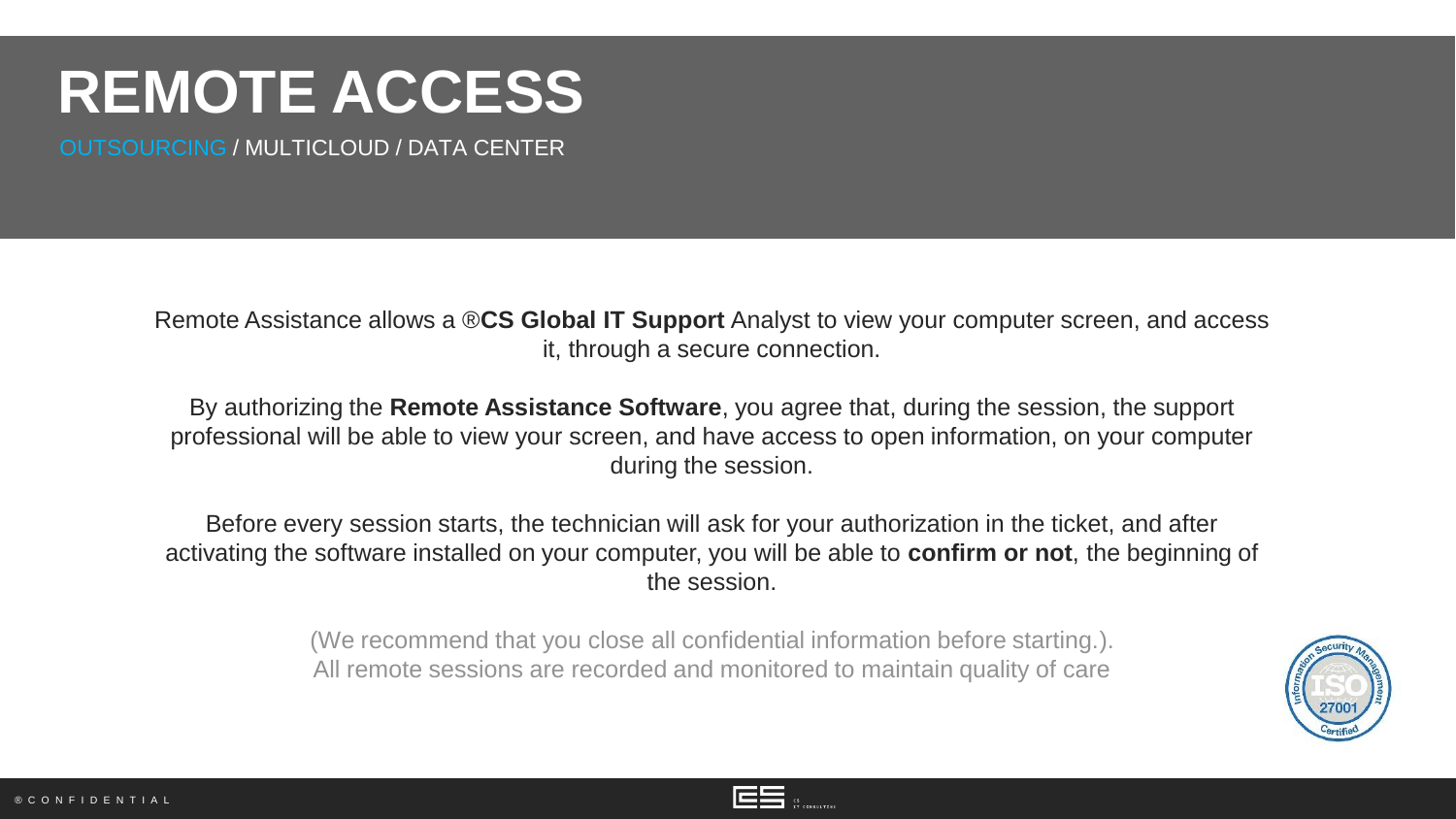## **STARTING THE REMOTE ACCESS**

OUTSOURCING / MULTICLOUD / DATA CENTER

When prompted, you will enter your machine's connection ID and you can confirm or not, the start of the session. AnyDesk

![](_page_12_Picture_3.jpeg)

![](_page_12_Picture_4.jpeg)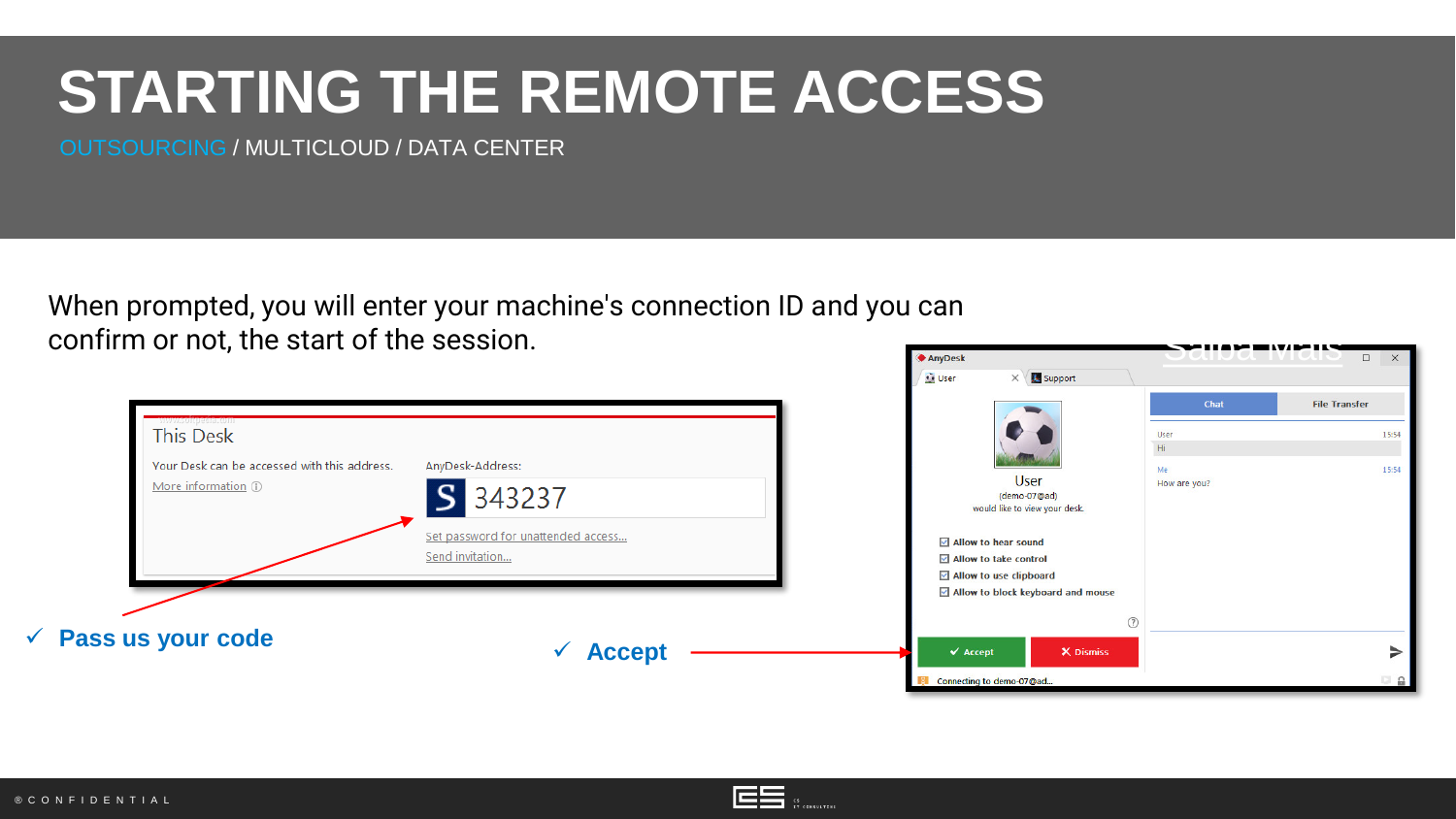# **SERVICE TIME (SLA)**

OUTSOURCING / MULTICLOUD / DATA CENTER

To know the service times, and resolution **SLA** for Support Tickets Check the current SLA contract, active for your company.

You can find it at:

- CLIENT'S PORTAL.
- CONTACTING THE RESPONSIBLE FOR YOUR ACCOUNT IN THE RELATIONSHIP TEAM.
- USING SERVICE CHANNELS.

![](_page_13_Picture_7.jpeg)

IMPORTANT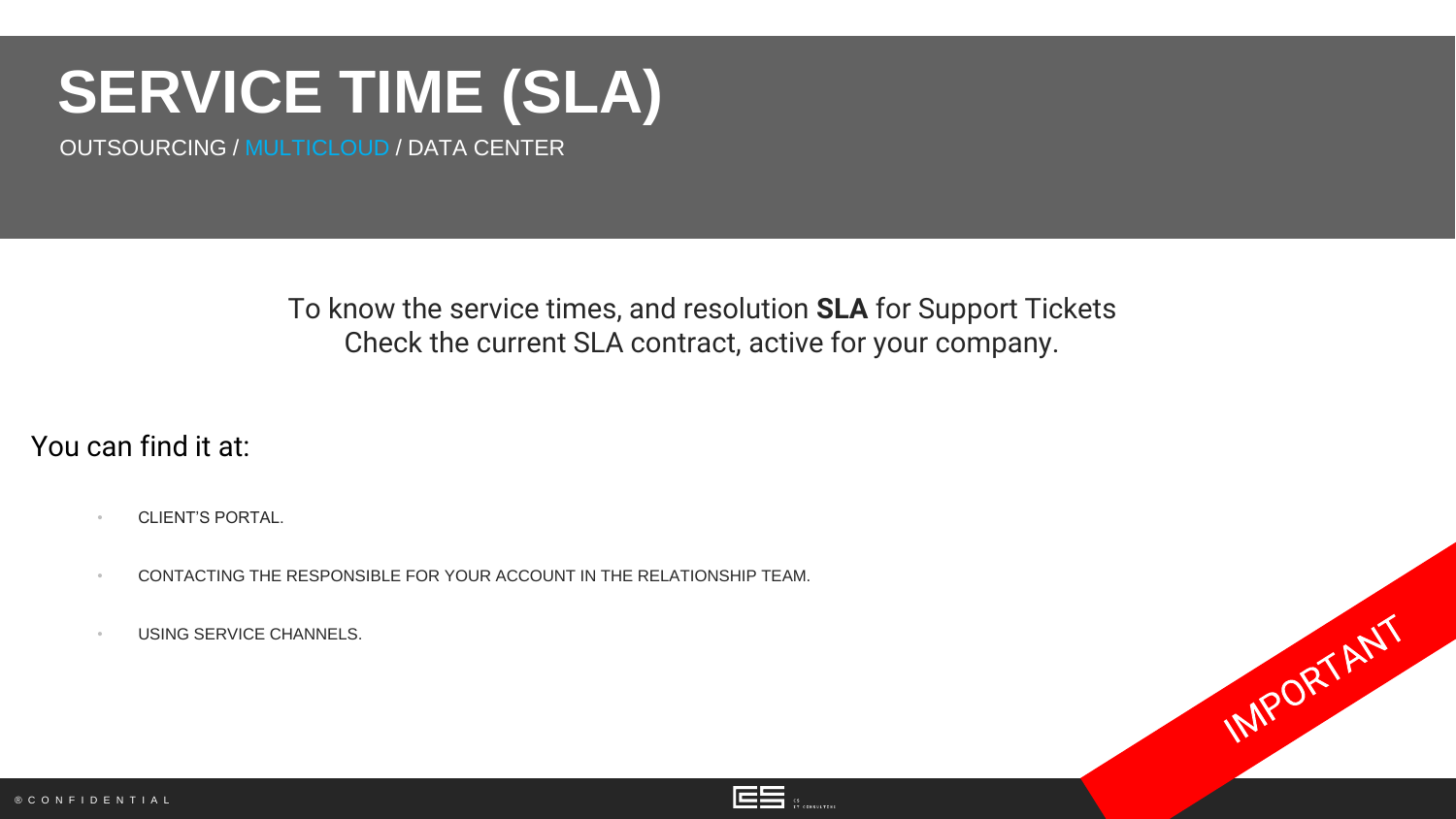### **LEARN MORE**

OUTSOURCING / MULTICLOUD / DATA CENTER

Learn more about ®**CS Global IT**, in our **Customer Service Channels**, **Website** or **Social Networks**.

![](_page_14_Picture_3.jpeg)

![](_page_14_Picture_4.jpeg)

<https://www.csglobalit.com/> **• <https://www.instagram.com/csglobalit/>** • <https://br.linkedin.com/company/csglobalit>

![](_page_14_Picture_6.jpeg)

![](_page_14_Picture_8.jpeg)

![](_page_14_Picture_9.jpeg)